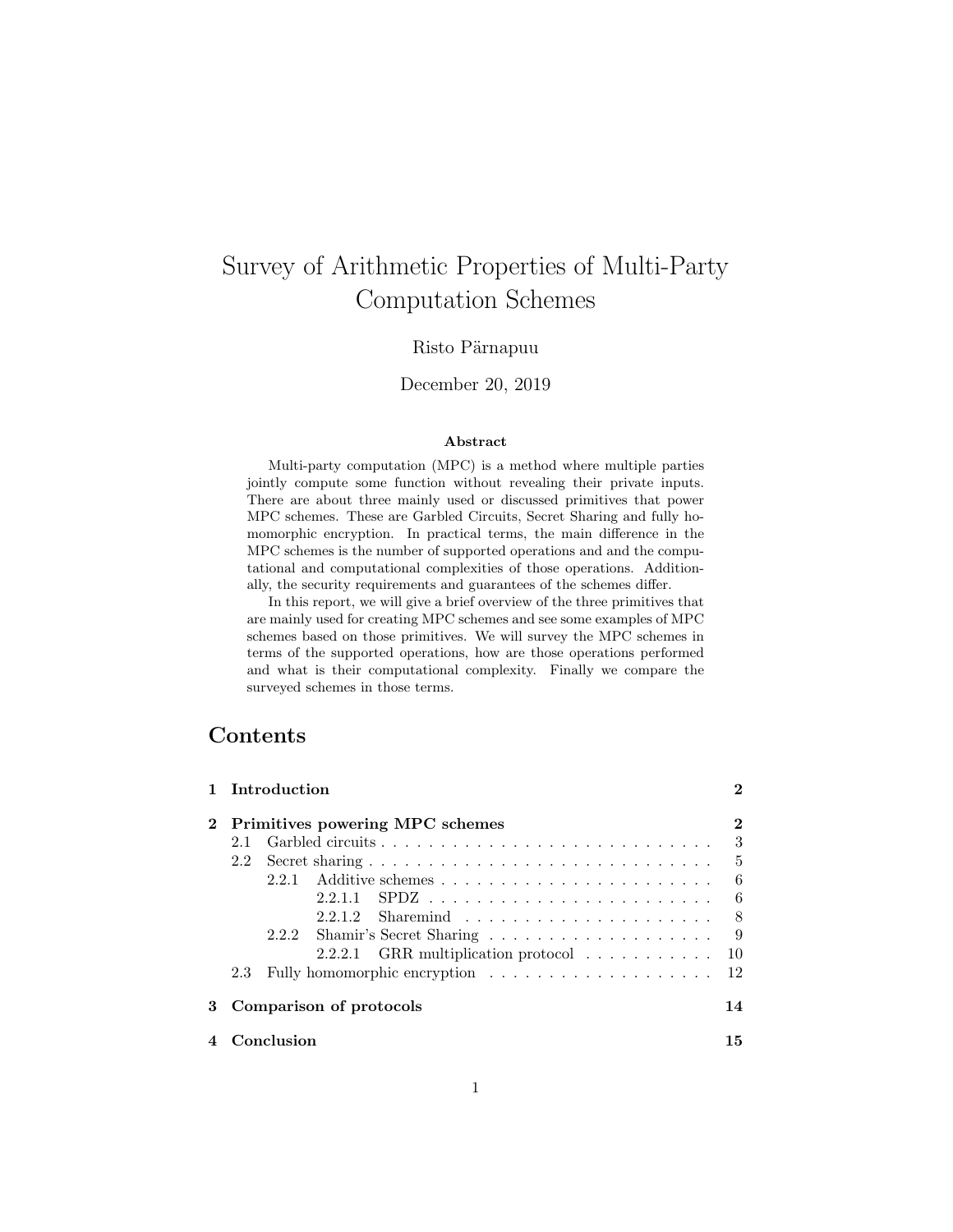#### <span id="page-1-0"></span>[References](#page-14-0) 15

# 1 Introduction

Multi-party computation (MPC, also known as secure MPC) is a process which allows multiple parties  $P_1, P_2, \ldots, P_n$  to jointly compute some function f while keeping the inputs  $x_1, x_2, \ldots, x_n$  of the parties private. Privacy in this case means that the only new piece of information that is released is the output of f even if some number of the parties are malicious (exact number of supported malicious parties depends on a specific protocol).

In general there are two different primitives that power practical MPC schemes. These are Garbled Circuits and Secret Sharing. The majority of the modern MPC schemes are based on Secret Sharing. There exist ideas for MPC protocols that do not rely on Secret Sharing nor Garbled Circuits. One such example is schemes based of fully homomorphic encryption. However schemes based on it, are generally not considered to be practical due to the computational complexity of circuit evaluation.

The most important practical distinguisher of the protocols is what kind of operations are supported. These operations inherently rely on the primitives underlying the protocol. Most protocols are designed so that they support the basic arithmetic operations like addition and multiplication. Intuitively, addition (and consequently subtraction) is much easier to support than multiplication. Some other operations (e.g. equality checks) are also supported by some of the protocols but in the context of this paper, we will take a look at the two basic operations addition and multiplication. It also happens that, often other protocols can be composed from addition and multiplication.

The number of parties participating in the computation is also often limited due to the restrictive factors of the underlying primitive. It is also worth noting that often these restrictive factors can and have been worked around by modifying the original scheme in a clever way, which intuitively often increases the computational complexity of the scheme. In this paper we will be focusing more on the schemes based on the original primitive and will not be looking that deep into the existing improvements of the schemes.

The aim of this paper is to give an overview of different MPC schemes. We shall analyze different primitive structures powering the MPC schemes in Section 2. For each primitive we will give an one or two examples of the MPC schemes based on it and provide a sufficient analysis so that schemes can be compared based on various metrics in the last Section 3.

## <span id="page-1-1"></span>2 Primitives powering MPC schemes

In this section we categorize MPC protocols based on the underlying primitive and analyze each protocol individually. First we analyze and give an overview of the primitive itself. Then we will take a look at the general structure of the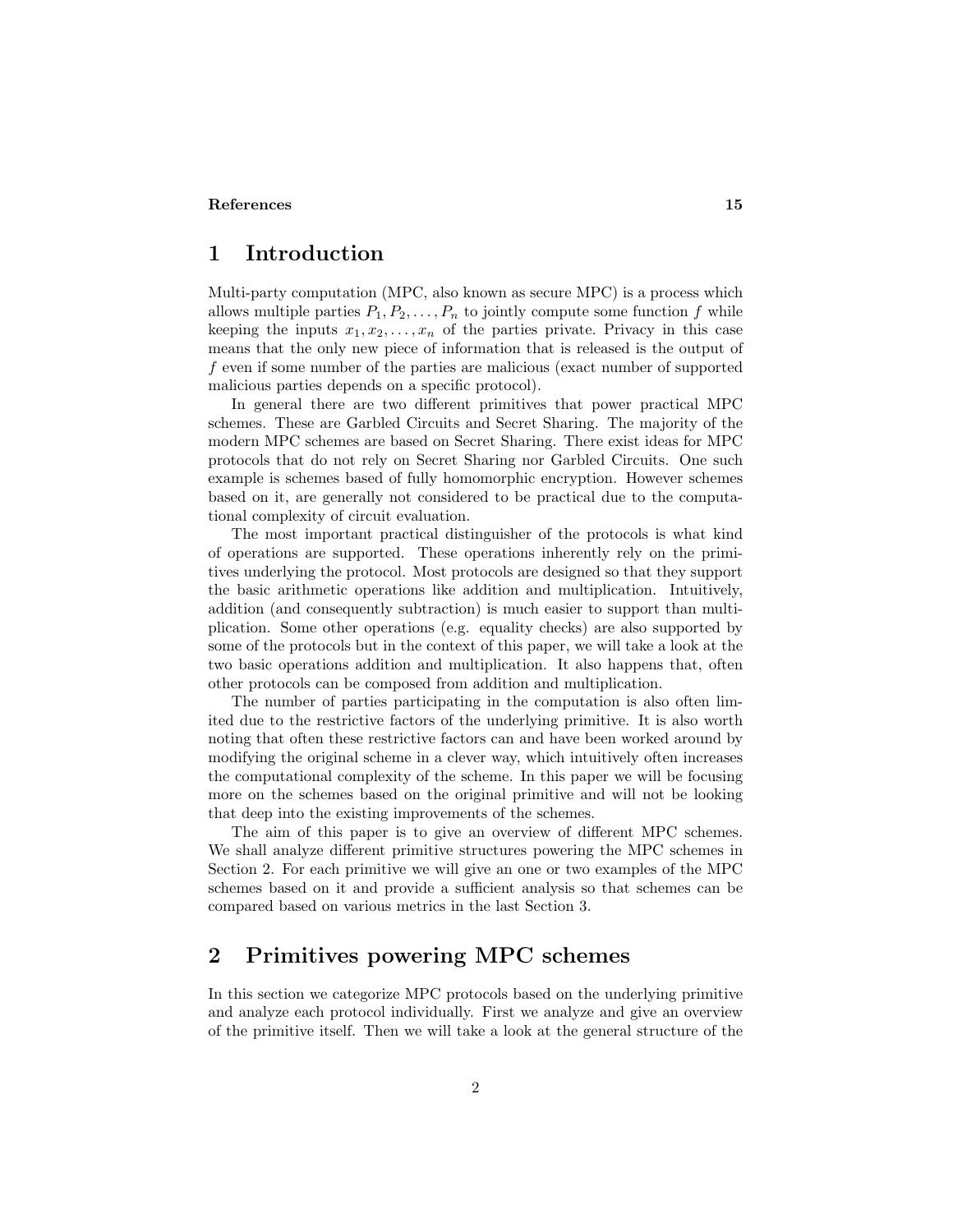protocol, what kinds of operations can be performed, how are those operations achieved and what is the complexity of performing those operations.

### <span id="page-2-0"></span>2.1 Garbled circuits

Garbled circuit is a cryptographic protocol which was first introduced by Andrew Yao [\[22\]](#page-16-0). Yao described a scheme that works on boolean circuits to enable secure 2-party computation. The evaluated function between the parties must be represented as a boolean circuit which both parties know. Circuit garbling (or garbling scheme) consists of three distinct parts:

• Garbling  $Gar(C) = \hat{C}$ 

A process which takes the boolean circuit  $C$  and converts it into a garbled circuit  $\hat{C}$ .

• Encoding  $Enc(x) = \hat{x}$ 

Process which takes an input  $x$  to the circuit  $C$  and converts into an input  $\hat{x}$  for the garbled circuit  $\hat{C}$ .

• Evaluation  $Eval(\hat{C}, \hat{x}) = C(x)$ Process which uses the garbled circuit  $\hat{C}$  and the obfuscated input  $\hat{x}$  to obtain the output of the original circuit  $C$  on the original input  $x$ .

A garbled circuit  $\hat{C}$  in this scheme can be thought as an "encryption" of the original circuit which completely hides everything besides the output of the circuit  $C$ . I.e. the input  $x$  to the circuit and all the intermediate values will be kept hidden.

Protocol described by Yao works as follows:

- 1. Two parties agree on a function f and a way to represent it as a boolean circuit C. Both parties receive the circuit.
- 2. Party one garbles the circuit  $Gar(C) = \hat{C}$  and its input  $Enc(x) = \hat{x}$  and sends it to party two.
- 3. Party two needs to garble its input  $y$  to  $\hat{y}$ . Since only party one knows how to garble the inputs, two parties perform an oblivious transfer protocol so that party two learns the obfuscated input  $\hat{y}$ . The oblivious transfer protocol makes sure that party one doesn't learn anything about party two input y.
- 4. Now that party two has the garbled circuit  $\hat{C}$ , obfuscated input  $\hat{x}$  of party one and its own obfuscated input  $\hat{y}$ , it can compute the evaluation function  $Eval(C, \hat{x}, \hat{y})$  and learn the output of the circuit  $C(x, y)$ .
- 5. Party two reveals the output  $C(x, y)$  to party one.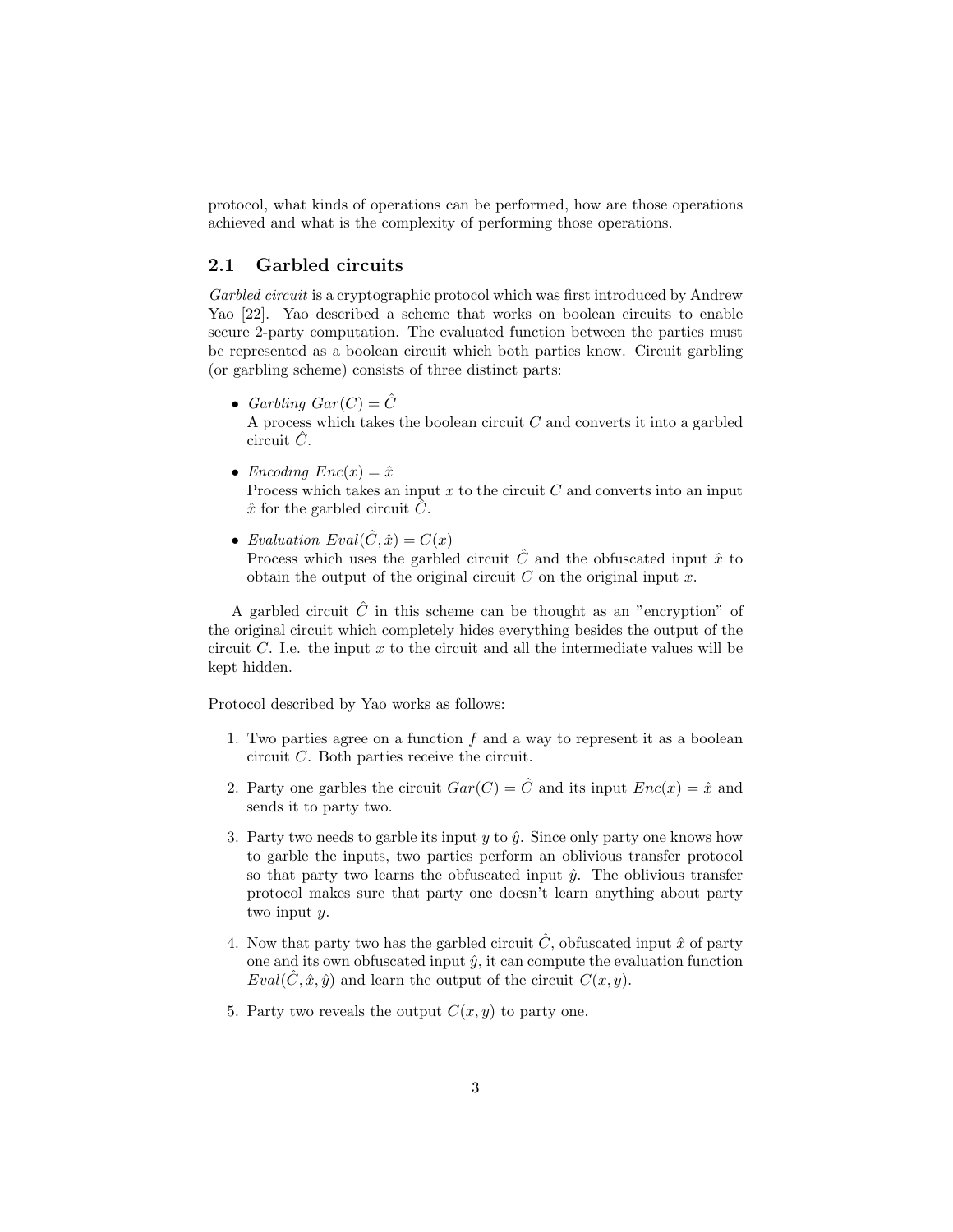Since schemes based on Garbled Circuits work on boolean circuits, any function that can be represented as a boolean circuit can be used in this type of scheme. Main computational complexity of this scheme comes from circuit generation and individual gate executions. In the garbled circuit, all possible bit values of all possible wires are encrypted using an encryption function (let's denote it by  $E$ ). Initial protocol proposed by Yao took approximately 4 calls to encryption function for every gate in the circuit. The encryption function can be a symmetric key encryption. The use of an encryption function on each gate leads to a much higher computational complexity when comparing garbled circuit evaluation to a conventional calculation.

Over the years, there have been quite a many optimizations on the original Yao's Garbled Circuit that decreased the number of encryption calls needed. Table [1](#page-3-0) highlights the most notable improvements of Yao's protocol.

<span id="page-3-0"></span>

|                   | size per gate |          | calls to $E$ per gate |   |           |  |
|-------------------|---------------|----------|-----------------------|---|-----------|--|
| technique         |               |          | generator             |   | evaluator |  |
|                   | XOR           | ANE.     | XOR.                  |   | XOR.      |  |
| classical         |               |          |                       |   |           |  |
| point and permute | 4             |          | 4                     |   |           |  |
| free XOR          |               |          |                       |   |           |  |
| $GRR3 + free XOR$ |               | 3        |                       |   |           |  |
| GRR2              | 2             | 2        |                       |   |           |  |
| flexOR            | ${0,1,2}$     | $\bf{2}$ | ${0,2,4}$             | 4 | ${0,1,2}$ |  |
| half gates        |               | 2        |                       |   |           |  |
| garbled gadgets   | ∍             |          |                       |   |           |  |

Table 1: Optimizations of Garbled Circuits. Size is number of "ciphertexts". Table taken from [\[21\]](#page-16-1). Improvements over the classical protocol are marked with bold.

Since we want to compare the complexity of addition and multiplication of n bit integers, we can use the previous table to express the complexly of these operation in number of calls to  $E$ . For addition we assume for simplicity that full adder method is used to add two  $n$  bit integers, where for each bit there exists 3 XOR gates and 2 AND gates. For addition we get the following table [2.](#page-4-1)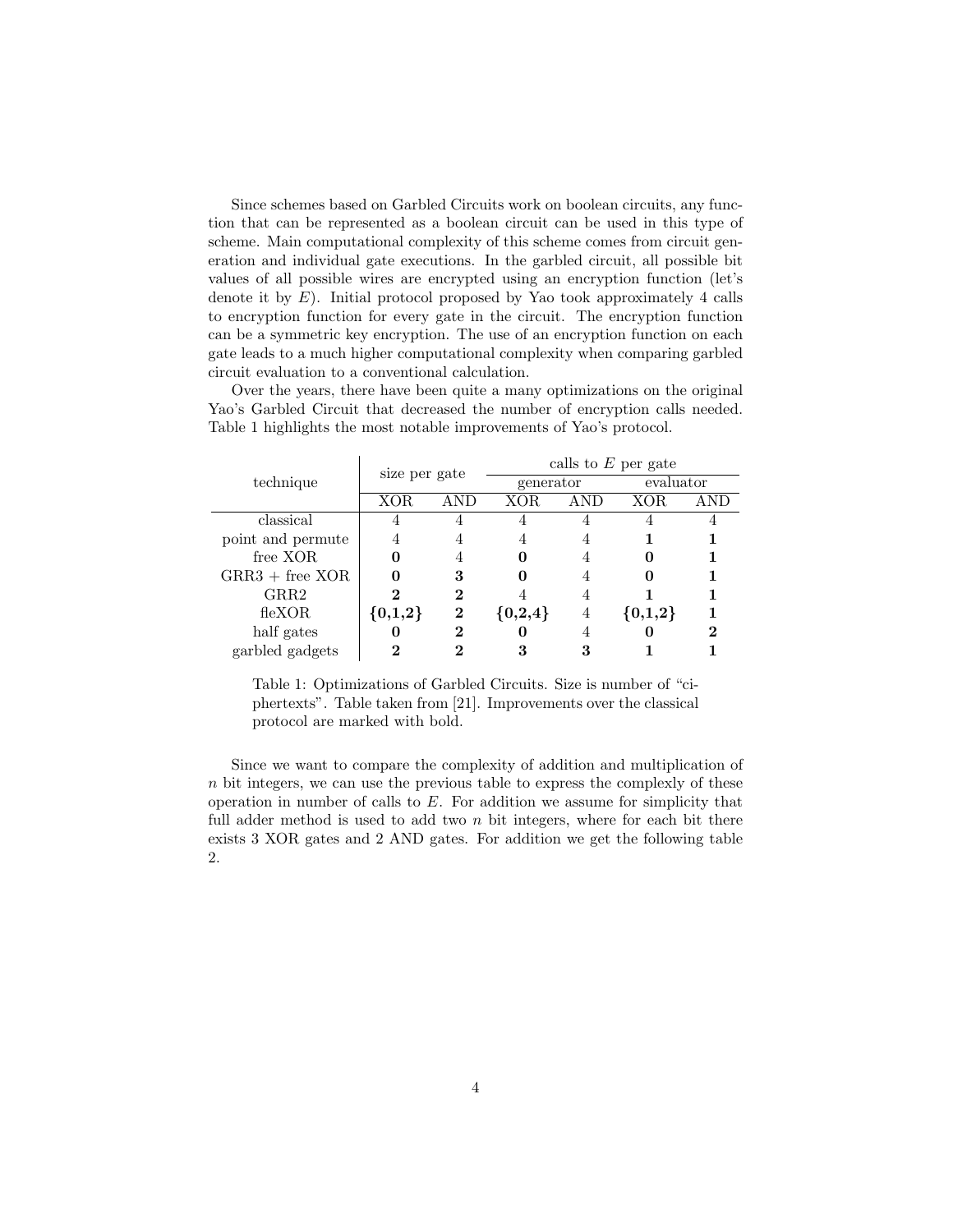<span id="page-4-1"></span>

|                   | calls to $E$ per bit                 |                           |  |  |
|-------------------|--------------------------------------|---------------------------|--|--|
|                   | generator                            | evaluator                 |  |  |
| classical         | $3*4+2*4=20$                         | $3*4+2*4=20$              |  |  |
| point and permute | $3*4+2*4=20$                         | $3*1+2*1=5$               |  |  |
| free XOR          | $3 * 0 + 2 * 4 = 8$                  | $3 * 0 + 2 * 1 = 2$       |  |  |
| $GRR3 + free XOR$ | $3 * 0 + 2 * 4 = 8$                  | $3 * 0 + 2 * 1 = 2$       |  |  |
| GRR2              | $3*4+2*4=20$                         | $3*1+2*1=5$               |  |  |
| flexOR            | $\{0,6,12\}$ + 2 * 4 = $\{8,14,20\}$ | $\{0,3,6\}+2*1=\{2,5,8\}$ |  |  |
| half gates        | $3 * 0 + 2 * 4 = 8$                  | $3 * 0 + 2 * 2 = 4$       |  |  |
| garbled gadgets   | $3*3+2*3=15$                         | $3 * 1 + 2 * 1 = 5$       |  |  |

Table 2: Computational complexity of addition using Garbled Circuits.

In general though, binary addition still stays linear in terms of number of bits. So for computational complexity we can say that it takes  $O(n)$  calls to the encryption function.

For multiplication there is no good iterative combinatorial circuit available. Instead we can take the schoolbook version which says that it uses roughly  $n^2$ AND gates for multiplying two  $n$  bit integers. In terms of complexity, this is all we need since we can now estimate the number of calls to H which is  $O(n^2)$ . Note that in terms of complexity there exist multiplication algorithms that achieve much better computational complexity (e.g. Karatsuba algorithm for large integer multiplication which has complexity of  $O(n^{1.585})$ . Karatsuba algorithm however surpasses the schoolbook version only if the values are sufficiently large (320–640 bits) [\[12\]](#page-15-0). Similar things can be said about other multiplication algorithms that achieve better computational complexity. Thus, for the sake of simplicity, we assume the schoolbook method.

### <span id="page-4-0"></span>2.2 Secret sharing

Secret sharing is a scheme first introduced by Adi Shamir [\[19\]](#page-16-2) which enables sharing a secret to a number of other parties by distributing parts of the secret to each party. Parts are constructed in such a way that the secret can only be reconstructed if sufficient number of shares are combined together. The exact number of shares needed for a successful reconstruction depends on the scheme. Schemes that have N parties and need  $k < N$  parts of the secret to be reconstructed are sometimes referred to as threshold Secret Sharing schemes. Any number of shares below the threshold share should not reveal anything about the actual secret.

A Secret Sharing scheme is considered to be verifiable if parties are able to verify the consistency of individual parts. In verifiable Secret Sharing, parties are not able to lie about their parts of the secret. Verifiability of a scheme is generally added as a separate construction and most schemes are not inherently verifiable. There are multiple ways to add verifiability to a scheme, e.g. using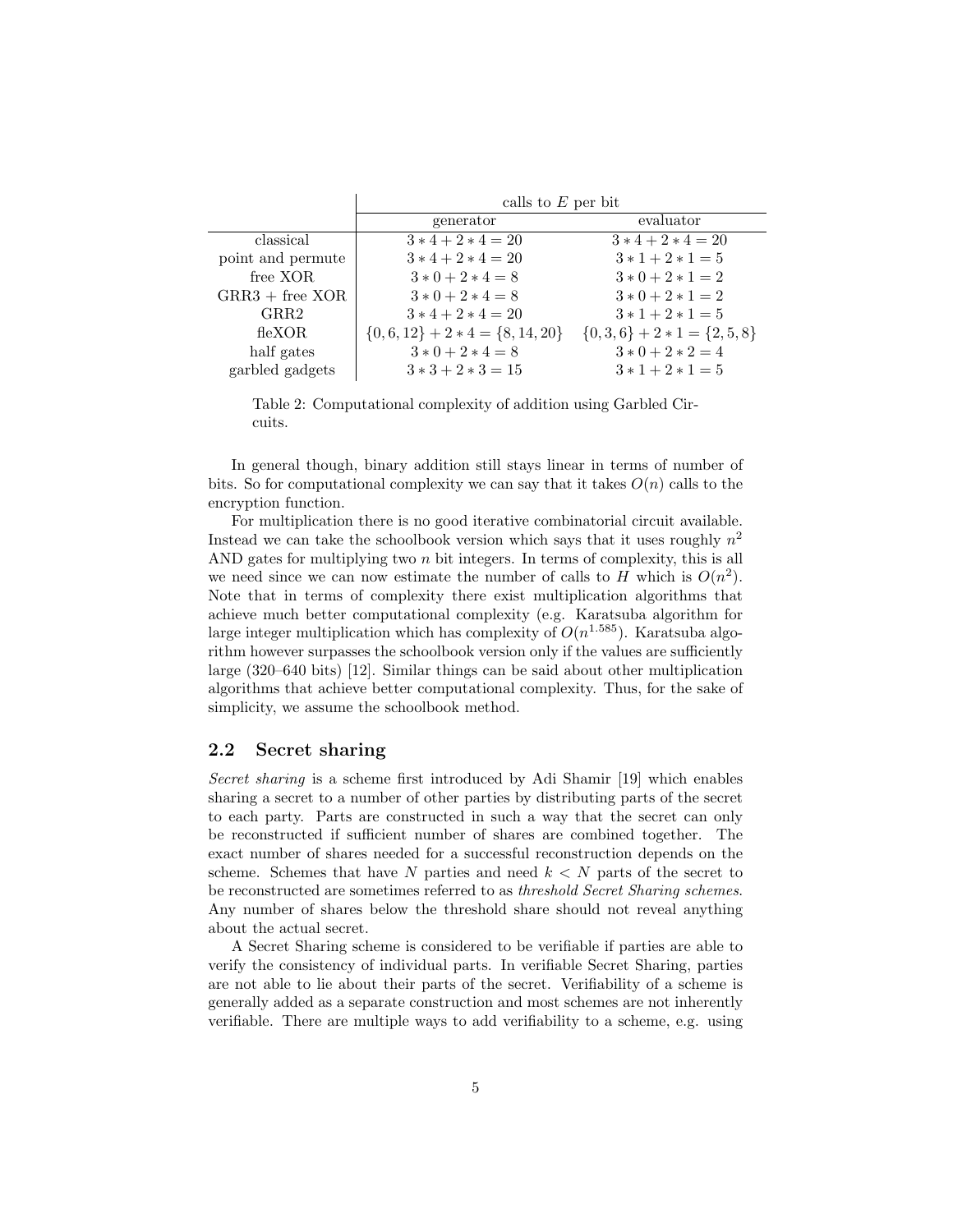a commitment scheme. We will not be focusing on the verifiability of a scheme and will be looking at the constructions that power the actual computations.

It has been shown that secure multi-party computation can efficiently be based on any linear secret scheme, provided that the access structure of the scheme allows MPC at all [\[8\]](#page-15-1). Linearity means that parties can compute arbitrary linear functions of the underlying secrets without interaction.

We shall analyze two different kind of secret sharing schemes. In section 2.2.1 we will take a look Additive secret sharing schemes and in section 2.2.2, we look at Shamir's Secret Sharing schemes.

#### <span id="page-5-0"></span>2.2.1 Additive schemes

Additive Secret Sharing schemes are the simplest ones, based on basic arithmetic properties of a finite field. In an additive scheme, the secret  $x$  is assumed to be from some finite field F. The main idea of an additive scheme is to split the secret into *n* different parts  $x_1, x_2, \ldots, x_n$  such that their sum will give back the secret x. This is done by first picking  $n-1$  elements uniformly at random from the field F:

$$
x_1, x_2, \ldots, x_{n-1} \leftarrow \mathbb{F}
$$

and then computing the last element in such way that the  $\sum_{i=1}^{n} x_i = x$ :

$$
x_n = x - x_1 - x_2 - \ldots - x_{n-1}.
$$

Intuitively, picking the parts that way gives us additive homomorphic property for MPC schemes where addition function can easily be calculated by adding together shares from all parties. In a sense, we get addition for "free" meaning no additional constructions need to be introduced. Above Secret Sharing also requires all parties to contribute all of their shares to reconstruct the secret, i.e. it's not a threshold scheme. If even one of the shares of some participant is missing, no information about about the secret will be revealed, because individual shares seem random.

#### <span id="page-5-1"></span>2.2.1.1 SPDZ

SPDZ [\[10\]](#page-15-2) is an additive N-party MPC protocol that computes an arithmetic circuit C. SPDZ uses a preprocessing model which works in two phases. Generally the two phases are called offline and online phases. The offline phase runs before the online phase and generates data that will later be used by the online phase. In the online phase we assume that all parties have access to the oracle that distributes the data generated by the offline phase.

The evaluated function is represented as an arithmetic circuit. Arithmetic circuits consist of either addition or multiplication operations.

First step of any circuit evaluation is to share the inputs of the parties. For the party  $P_i$  to share its input x each party must hold some random value  $r_i$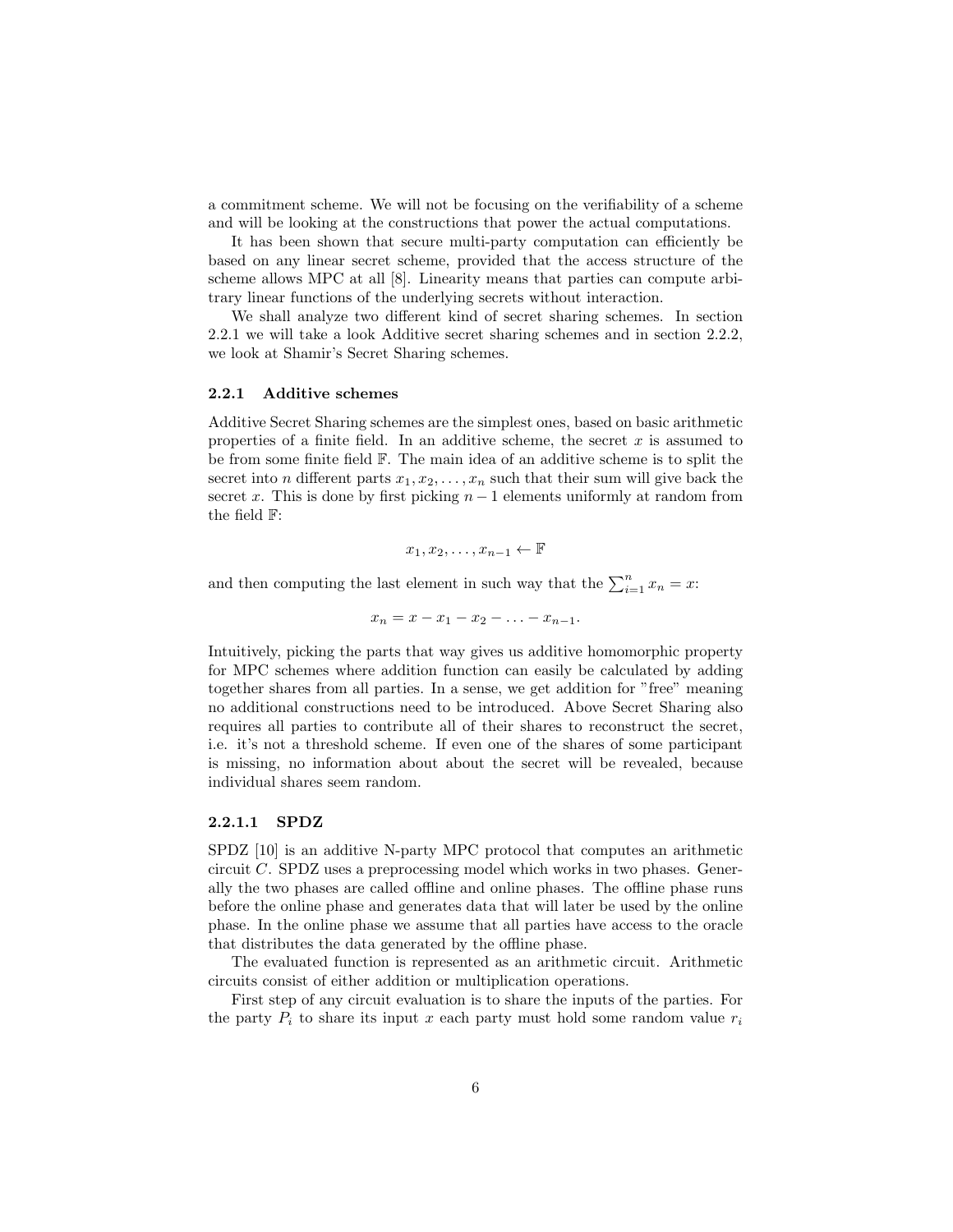such that

$$
r = \sum_{i=1}^{N} r_i
$$

and  $r$  is uniformly random and not known by any party. Parties then send their share of r to party  $P_i$ . This means that  $P_i$  learns the value of r. This is called partial opening, since the party  $P_i$  learns the value of r. Next  $P_i$ , broadcasts the value  $\epsilon = x - r$ . Then the shares of the parties are set as follow:

- 1. Some party  $P_t$  sets its share as  $x_t = r_t + \epsilon = r_t + x r$
- 2. Party  $P_j$  where  $j \neq t$  set its share as  $x_j = r_j$

Addition of  $x$  and  $y$  is performed using the basic properties of an additive scheme where each party  $P_i$ can locally compute  $x_i + y_i$  and hence obtain  $\sum_i (x_i + y_i).$ 

Multiplication however gets a bit trickier. This is where the offline phase of the protocol is required. SPDZ uses something called multiplication triplets [\[1\]](#page-14-1) which can be generated in the offline phase. Offline phase is based on a somewhat homomorphic encryption (SHE). A multiplication triplet  $t$  consists of three values  $(a, b, c)$ , where a and b are picked uniformly at random and c is computed as  $c = ab \pmod{q}$ , where q is a prime. SPDZ assumes that these triplets are pre-generated in the offline phase and distributed to the parties so that for the *i*-th multiplication all parties have access to the triplet  $t_i$ . For the two parties to compute the product of two values  $x$  and  $y$ , they use  $a$  and  $b$ from the triplet t to mask the secrets to  $x' = x - a$  and  $y' = y - b$ . Then the computation works as follows. First we define following values:

$$
x'y' = (x-a)(y-b) = xy - xb - ay + ab
$$
  

$$
ay' = a(y-b) = ay - ab
$$
  

$$
bx' = b(x-a) = bx - ab
$$

Next each party broadcasts the values  $x_i - a_i$  and  $y_i - b_i$  and can then compute the value  $a_i(y - b) + b_i(x - a_i) + c_i$ . Summation of these values with along with the public values  $(x - a)$  and  $y - b$  gives us the desired result:

$$
x'y' + ay' + bx' + c = xy - xb - ay + ab + ay - ab + bx - ab + c
$$
  
= xy + (bx - xb) + (ay - ay) + (ab - ab) + (ab + c) = xy

Previous is a generic outline of the online phase of the SPDZ protocol. In original SPDZ protocol offline (preprocessing) phase has computational complexity of  $O(\frac{n^2}{\epsilon})$  $s^{2}$ ), where s is a number that grows with the security parameter of used SHE scheme. Online phase has computaional complexity  $O(n \cdot |C| + n^3)$  where  $|C|$  is the size of the arithmetic circuit C. The authors implemented the SPDZ protocol and tested the execution time of a single multiplication. They obtained total of 13 ms for the offline phase and 0.05 ms for the online phase.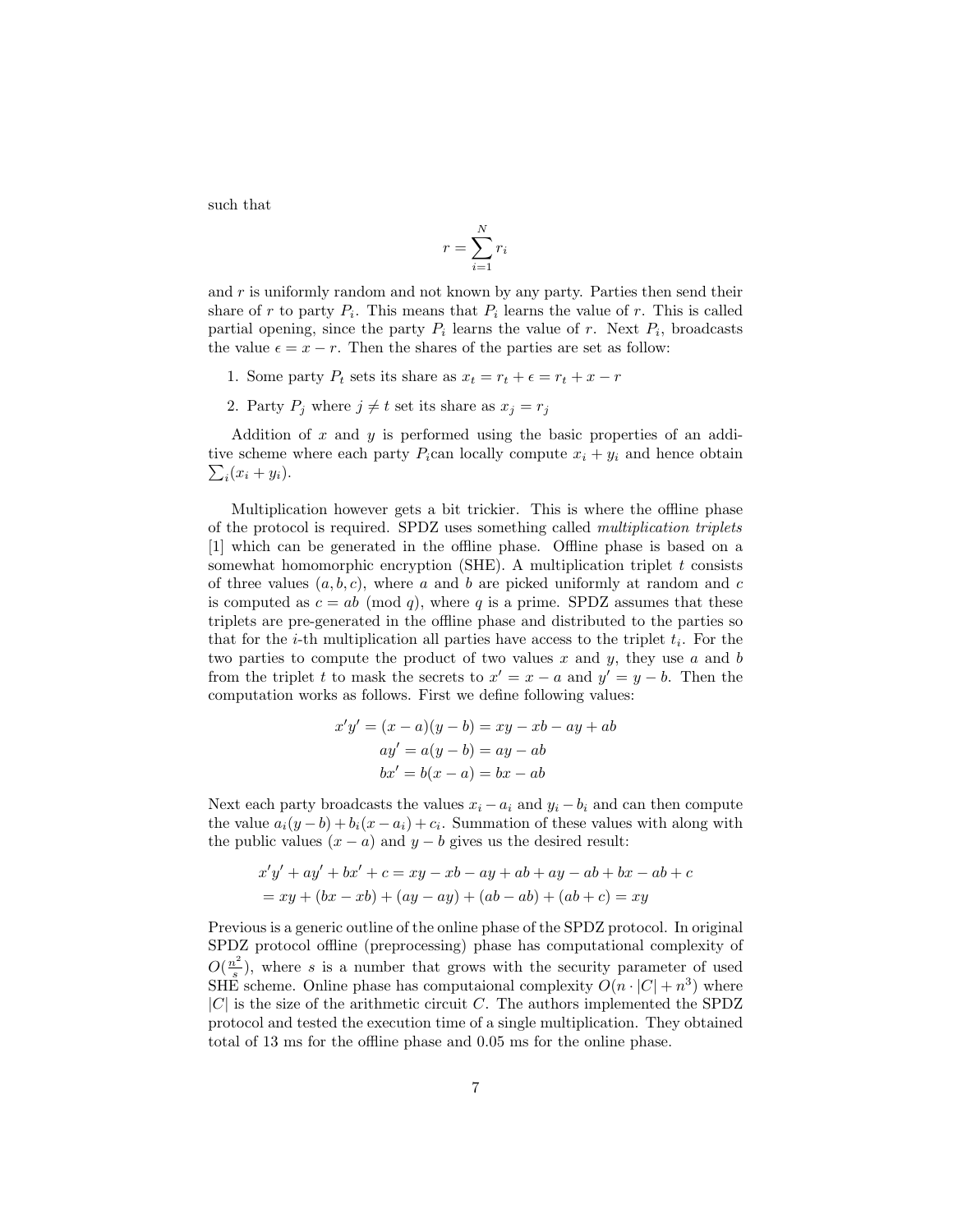Over the years, there have been quite many improvements to the original SPDZ protocol, especially in the preprocessing (offline) phase. Original authors themselves have proposed second version of SPDZ, SPDZ2 [\[9\]](#page-15-3) which also offers quite many performance improvements mainly in the offline phase.

#### <span id="page-7-0"></span>2.2.1.2 Sharemind

Sharemind [\[3\]](#page-14-2) is platform which provides MPC capabilities for practical data processing applications. It's important to note that the latest Sharemind supports multiple MPC protocols, but we will be analyzing the originally defined Sharemind 3-party MPC protocol that works as follows.

As in SPDZ, addition is also performed using the basic properties of an additive scheme. The summation of shares is obtained by adding together the shares of each party. This can be done locally by each party and does not require additional communication with other parties. Multiplication of two values  $x$ and y however needs a bit more work as additive Secret Sharing does not have homomorphic property for multiplication. Sharemind multiplication protocol works as follows. First, the product of two values  $x$  and  $y$  is expressed as:

$$
xy = (x_1 + x_2 + x_3)(y_1 + y_2 + y_3)
$$
  
=  $x_1y_1 + x_1y_2 + x_1y_3 +$   
 $x_2y_1 + x_2y_2 + x_2y_3 +$   
 $x_3y_1 + x_3y_2 + x_3y_3.$ 

Since each party  $P_i$  has  $x_i$  and  $y_i$ , they can locally compute the value  $x_i y_i$ . To compute the full sum as seen in the previous equation, parties need to exchange information about the additional shares. This must be done so that the values of the shares are kept confidential (otherwise some party may be able to construct the original values  $x$  and  $y$ ). Sharemind does this by a process of temporary resharing of the original values x and  $y$  so that new shares could be exchanged. Resharing protocol takes a shared value  $x$  and outputs a shared value x' such that  $x = x'$ , all shares  $x'_i$  are uniformly distributed and  $x_i$  and  $x'_j$ are independent for  $i, j = 1, 2, 3$ . It works as follows:

- 1.  $P_1$  generates a uniformly distributed  $r_{12} \leftarrow \mathbb{F}$ .
- 2.  $P_2$  generates a uniformly distributed  $r_{23} \leftarrow \mathbb{F}$ .
- 3.  $P_3$  generates a uniformly distributed  $r_{31} \leftarrow \mathbb{F}$ .
- 4.  $P_i$  sends  $r_{ij}$  to  $P_j$ .
- 5.  $P_1$  calculates  $x'_1 = x_1 + r_{12} r_{31}$ .
- 6.  $P_1$  calculates  $x'_2 = x_2 + r_{23} r_{12}$ .
- 7.  $P_1$  calculates  $x'_3 = x_3 + r_{31} r_{23}$ .
- 8.  $x'$  is obtained as resharing of  $x = x_1 + x_2 + x_3$ .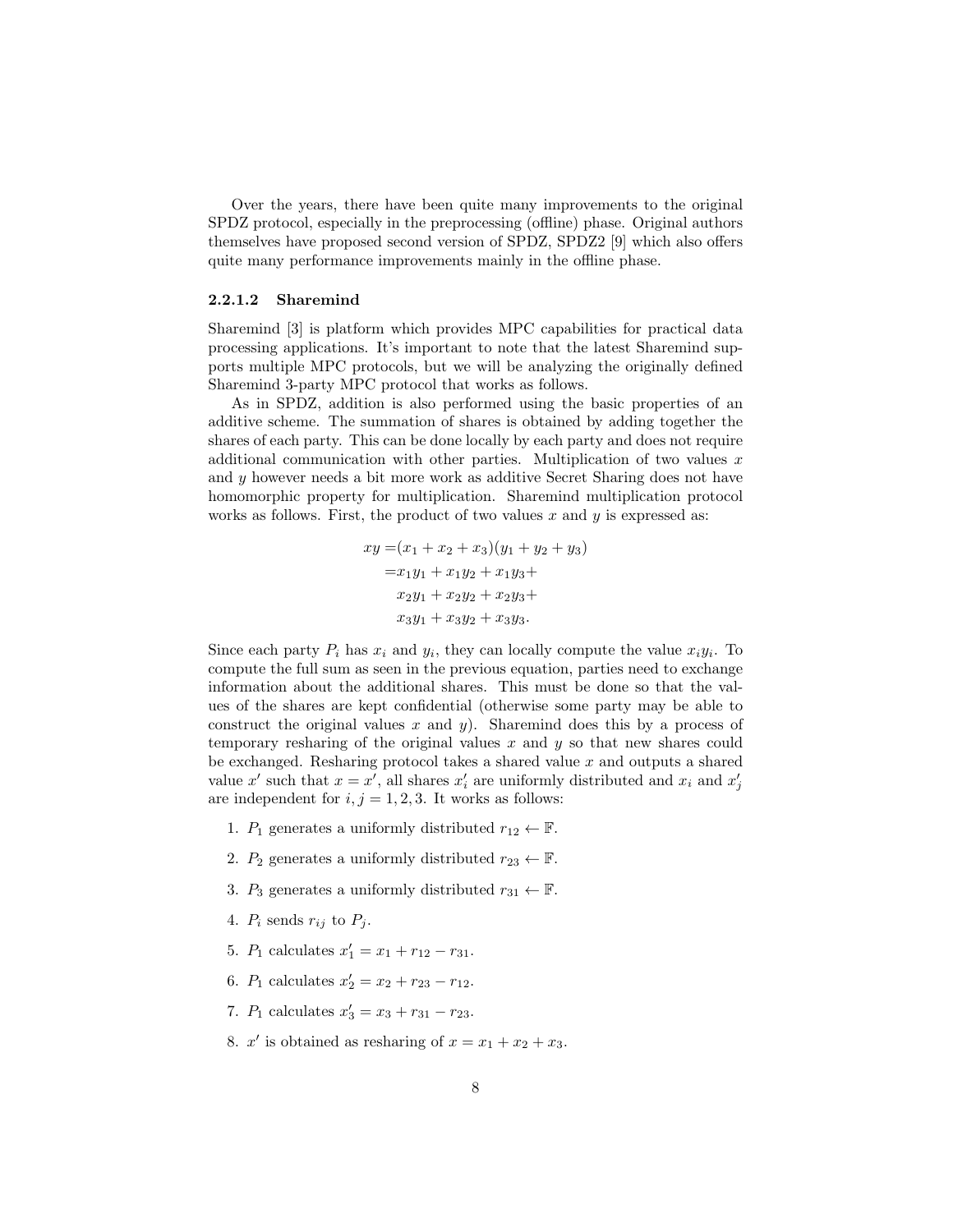Now that we have the protocol for resharing, we can define the protocol for multiplication which computes the product  $p = xy$ , where the shares of x and y are distributed between parties  $P_1, P_2, P_3$ . Multiplication protocol works as follows:

- 1.  $x$  is reshared and  $x'$  is obtained.
- 2.  $y$  is reshared and  $y'$  is obtained.
- 3. Party  $P_1$  sends shares  $x'_1$  and  $y'_1$  to  $P_2$ .
- 4. Party  $P_2$  sends shares  $x'_2$  and  $y'_2$  to  $P_3$ .
- 5. Party  $P_3$  sends shares  $x'_3$  and  $y'_3$  to  $P_1$ .
- 6. Party  $P_1$  computes  $p'_1 = x'_1y'_1 + x'_1y'_3 + x'_3y'_1$ .
- 7. Party  $P_2$  computes  $p'_2 = x'_2y'_2 + x'_2y'_1 + x'_1y'_2$ .
- 8. Party  $P_3$  computes  $p'_3 = x'_3y'_3 + x'_3y'_2 + x'_2y'_3$ .
- 9.  $p'$  is reshared and  $p = xy$  is obtained.

For reference, Sharemind also supports the following operations which we will not be describing further:

- Casting from  $Z_2$  to  $Z_{2^{32}}$ ;
- Equality check;
- Bit shifting to right;
- Bit extraction;
- Division with public and private divisor.

Computational complexity of addition and multiplication depend on the bit length  $n$  of the inputs. Since addition is local, it requires no communication and no rounds. Multiplication however is a single round protocol with communication cost of  $15n$ , where n is the number of data bits.

#### <span id="page-8-0"></span>2.2.2 Shamir's Secret Sharing

Shamir's Secret Sharing (or polynomial sharing) is a linear Secret Sharing scheme proposed by Adi Shamir [\[19\]](#page-16-2). Shamir's Secret Sharing is a threshold scheme, which means that for k out of n shares, a coalition of parties with k or more shares will be able to reconstruct the secret.

Shamir's Secret Sharing scheme builds upon a fact that any  $k$  points define a polynomial of degree  $k - 1$ . The scheme works as follows: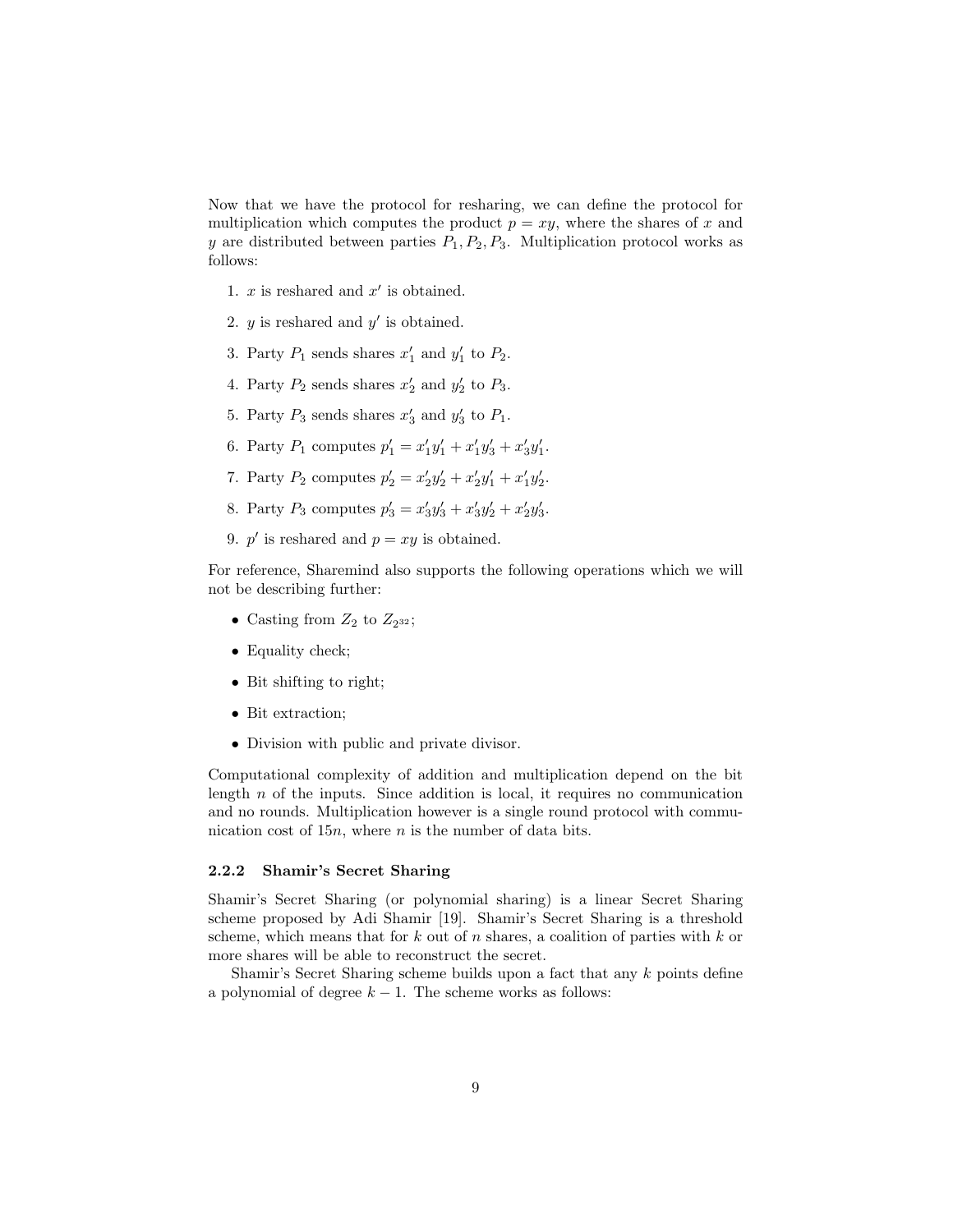1. Owner of the secret s generates a  $k-1$  degree polynomial:

$$
f(x) = a_0 + a_1x + a_2x^2 + \ldots + a_{k-1}x^{k-1}
$$

such that  $a_0 = s$  and  $a_1, a_2, \ldots, a_{k-1}$  are sampled randomly.

2. Owner then chooses *n* distinct non-zero values  $x_1, x_2, \ldots, x_N$  and generates the n shares

$$
f(x_1), f(x_2), \ldots, f(x_N)
$$

3. Generated shares pair tuples  $(x_i, f(x_i))$  are shared among participants of the scheme. Note that if the scheme fixes  $x_i = i$  then it is sufficient to share only  $f(x_i)$  values among the participants.

Any party with  $k$  or more shares will be able to reconstruct the secret using polynomial interpolation.

Feldman's scheme [\[11\]](#page-15-4) is a modification of Shamir's Secret Sharing with the addition of verifiability. This is achieved by using homomorphic encryption which allows multiplication and addition to be performed on ciphertext values, resulting in a ciphertext that is equal to performing the same operations on the plaintexts and then encrypting the result.

#### <span id="page-9-0"></span>2.2.2.1 GRR multiplication protocol

The protocol of Gennaro, Rabin and Rabin (the GRR protocol) [\[13\]](#page-15-5) enables computing of the product of two secrets  $\alpha$  and  $\beta$  that are shared as polynomials  $f_{\alpha}(x)$  and  $f_{\beta}(x)$  with degree  $t = k-1$ . GRR is based on Shamir's Secret Sharing, with an additional low-cost construction which is a public commitment of the dealer to each one of the shares of the parties. This extra construction adds the verifiability of the shares and works as follow:

- 1. The dealer chooses two random polynomials  $f(x)$  and  $g(x)$ , both of degree t.
- 2. Like in the Shamir's Secret Sharing scheme constant term of  $f(x)$  will be set as the shared secret s.
- 3.  $g(x)$  will be used to generate t-pairwise independent random strings which will be used to commit to the shares.
- 4. Each player  $P_i$  will receive both  $f(i)$  (share of the secret) and  $r(i)$ , which is the randomness associated with  $P_i$ .
- 5. The dealer publicly commits to the shares of all players by broadcasting  $C(f(i), r(i))$ , where C is a commitment function.

Note that to enable MPC for multiplication using the previous construction, it is not sufficient for each player to multiply its shares locally as it would generate a non-random polynomial with constant term being  $\alpha\beta$ , but degree of 2t.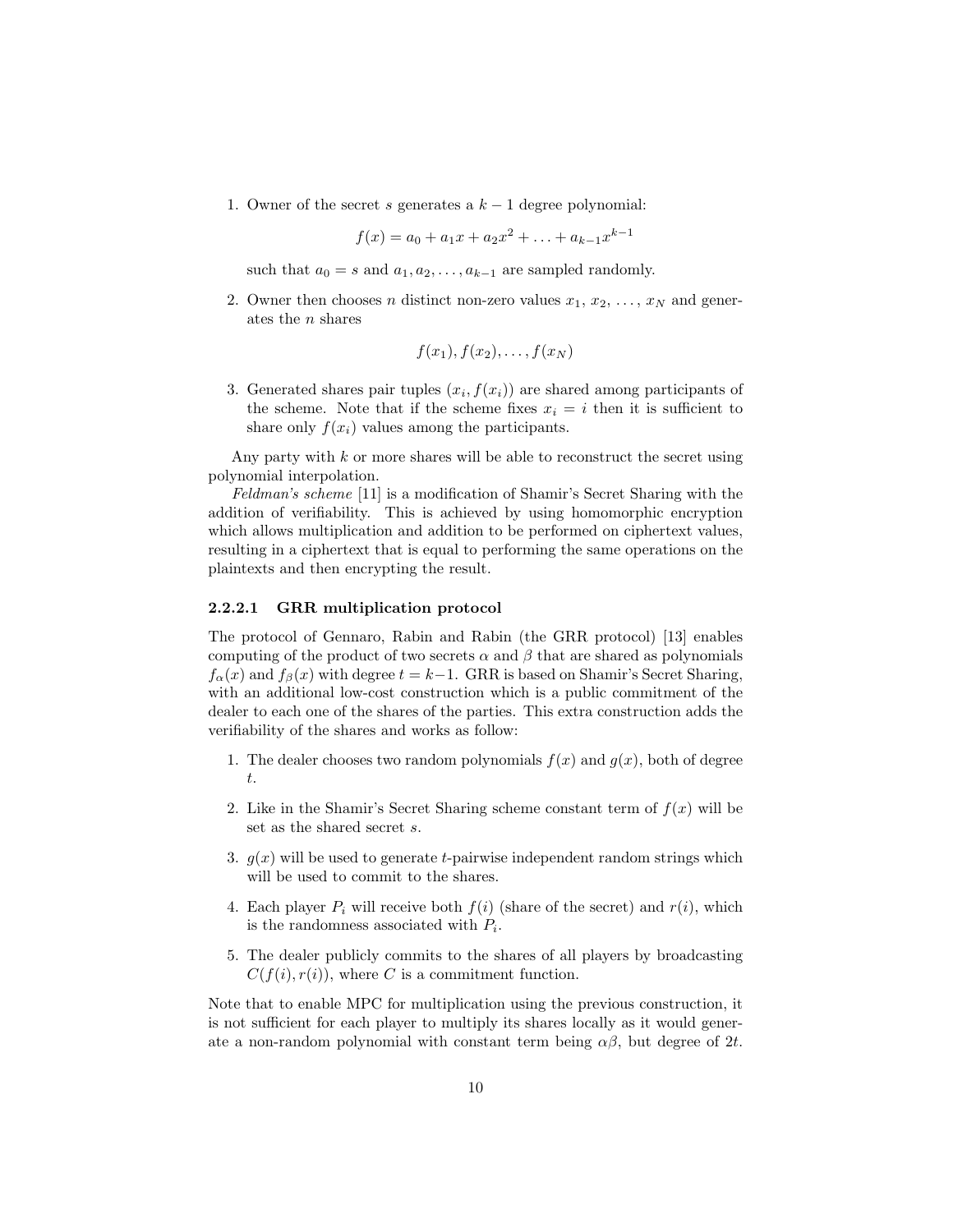The problematic parts being non-randomness and degree  $2t$ . This problem was originally solved [\[2\]](#page-14-3) by using degree reduction and re-randomization. Authors of the GRR multiplication protocol proposed a way to achieve both of these things in a single step which works as follows.

Let  $f_{\alpha}(i)$  and  $f_{\beta}(i)$  be the shares belonging to the player  $P_i$ . Then the product  $f_{\alpha}(x) f_{\beta}(x)$  has the form

$$
f_{\alpha\beta}(x) = f_{\alpha}(x)f_{\beta}(x) = \alpha\beta + \gamma_1x + \ldots + \gamma_{2t}x^{2t}.
$$

Additionally, for  $1 \leq i \leq 2t + 1$  it must hold that  $f_{\alpha\beta}(i) = f_{\alpha}(i) f_{\beta}(i)$ . Which means we can write:

$$
A\begin{bmatrix} \alpha\beta \\ \gamma_1 \\ \vdots \\ \gamma_{2t} \end{bmatrix} = \begin{bmatrix} f_{\alpha\beta}(1) \\ f_{\alpha\beta}(2) \\ \vdots \\ f_{\alpha\beta}(2t+1) \end{bmatrix}
$$

.

where A is a non-singular  $(2t+1) \times (2t+1)$  matrix with  $a_{ij} = i^{j-1}$ . Let's take the inverse of this matrix  $A^{-1}$  and define the first row of it as  $(\lambda_1, \ldots, \lambda_{2t+1})$ where all elements are known constants. Then we get that:

$$
\alpha\beta = \lambda_1 f_{\alpha\beta}(1) + \ldots + \lambda_{2t+1} f_{\alpha\beta}(2t+1).
$$

Now, given polynomials  $h_1(x), \ldots, h_{2t+1}(x)$  with degree t that satisfy  $h_i(0) =$  $f_{\alpha\beta}(i)$  for  $1 \leq i \leq 2t+1$  we define

$$
H(x) = \sum_{i=1}^{2t+1} \lambda_i h_i(x)
$$

Note that  $H(0) = \alpha \beta$ . Now, if the party  $P_i$  uses polynomial  $h_i(x)$  to share its share, then polynomial  $H(x)$  that is used for sharing the multiplication  $\alpha\beta$  is of degree t which solves the first problem with polynomial degree. It also has to be random because all values  $\lambda_i$  are non-zero and there are  $n - t$  polynomials chosen at random by the honest parties (because honest parties must follow the protocol).

Such constructions  $H(x)$  enables us to define the GRR multiplication protocol which works as follows:

- 1. Party  $P_i$  chooses a polynomial  $h_i(x)$  of degree t at random, such that  $h_i(0) = f_\alpha(i) f_\beta(i)$ .
- 2. Party  $P_i$  shares the value  $h_i(x)$ .
- 3. Party  $P_i$  gives to party  $P_j$  the value  $h_i(j)$ , for  $1 \leq j \leq 2t + 1$ .
- <span id="page-10-0"></span>4. Each party  $P_j$  computes its share of the multiplication  $\alpha\beta$  using the random polynomial H to compute  $H(j) = \sum_{i=1}^{2t+1} \lambda_i h_i(j)$ .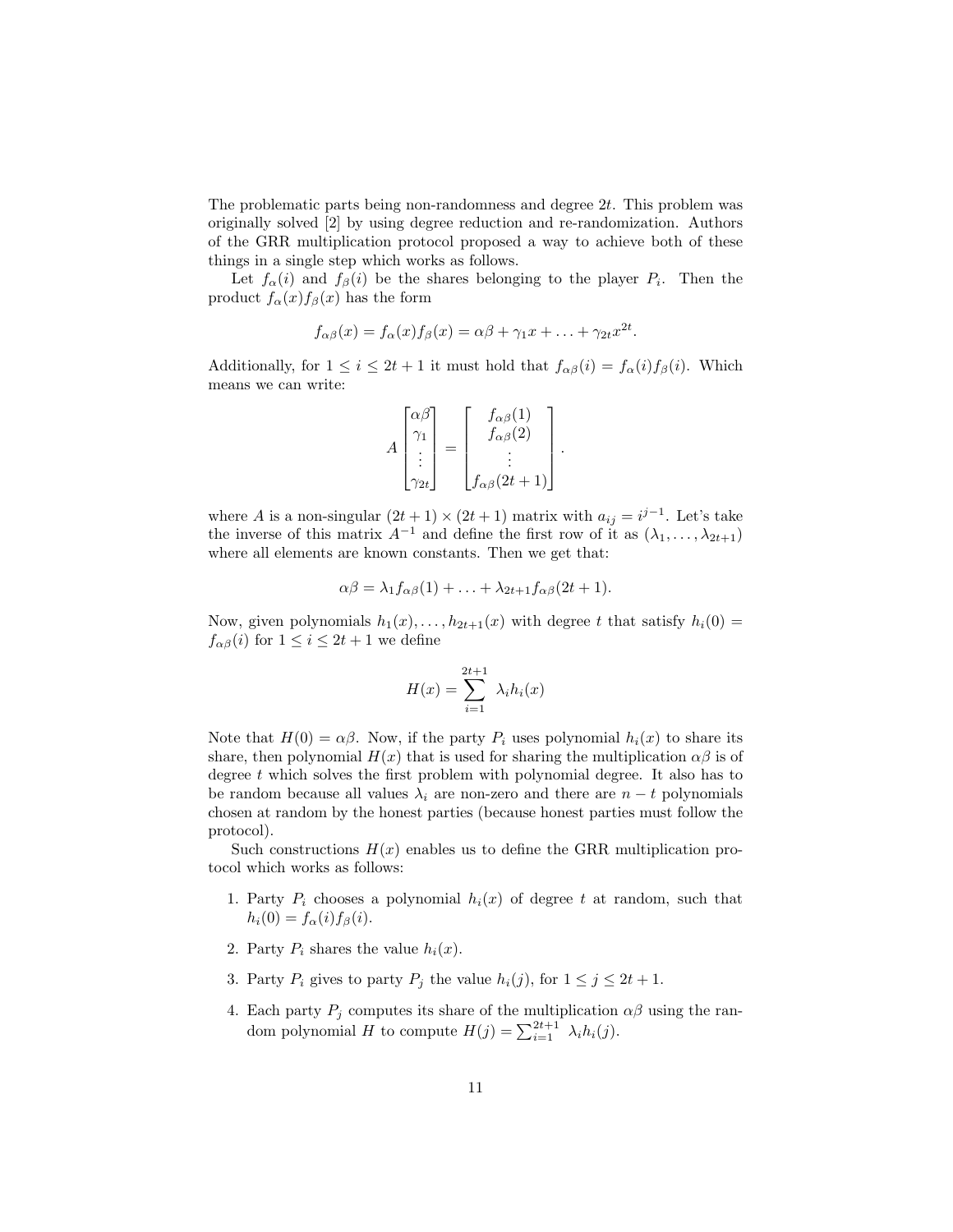### 2.3 Fully homomorphic encryption

Homomorphic encryption is a specific form of encryption such that when computations are performed on encrypted data, the result will be an encryption of the computation as if it were performed initially on the data itself and then encrypted. We can describe the homomorphic property as:

 $f(Enc(p_1), Enc(p_2)) = Enc(q(p_1, p_2)),$ 

where f and q represent the computation. Note that f and q don't have to necessarily be the same function. The computations themselves are represented as arithmetic or boolean circuits. Homomorphic encryption can be divided into subgroups by the computations they support. Most common subgroups are:

- Partially homomorphic encryption Supports evaluating circuits that compose of a single type of gate.
- Somewhat homomorphic encryption Supports evaluating a subset of circuits that compose of two type of gates.
- Leveled fully homomorphic encryption Supports evaluating any circuit with a bounded depth.
- Fully homomorphic encryption (FHE) Supports evaluating any circuit where depth is unbounded.

Some of them are in a sense more "weaker", e.g. partially homomorphic encryption is only homomorphic for a single type of computation (addition or multiplication). Fully homomorphic encryption is the strongest, as it supports evaluation arbitrary circuits of unbounded depth.

It's clear that homomorphic encryption is generally less secure than nonhomomorphic encryption as it is inherently malleable. Thus it's less preferable in most circumstances. However, for powering MPC schemes, fully homomorphic encryption would work great because one can use the homomorphic properties to perform the computations.

Constructing fully homomorphic encryption, however, is not easy. In fact, the first construction of a fully homomorphic encryption (which used latticebased cryptography) was proposed in 2009 by Craig Gentry [\[14\]](#page-15-6). This scheme has been extensively studied and various improvements on the original protocol have been proposed  $[4, 6, 7, 15, 20]$  $[4, 6, 7, 15, 20]$  $[4, 6, 7, 15, 20]$  $[4, 6, 7, 15, 20]$  $[4, 6, 7, 15, 20]$ . The main idea however has stayed pretty much the same. They start with a somewhat homomorphic encryption (which means they are able to evaluate addition and multiplication gates, but only for a specific subset of circuits) and convert into a fully homomorphic encryption by reducing the "noise" which increases each time computations are performed on the ciphertexts and doing it periodically when it grows too large. Such process is referred to as bootstrapping. Over the years, new research [\[5,](#page-14-5) [18\]](#page-16-4) has been done to decrease the growth rate of the noise when homomorphic computations are performed. Such schemes are often referred to as second generation FHE schemes.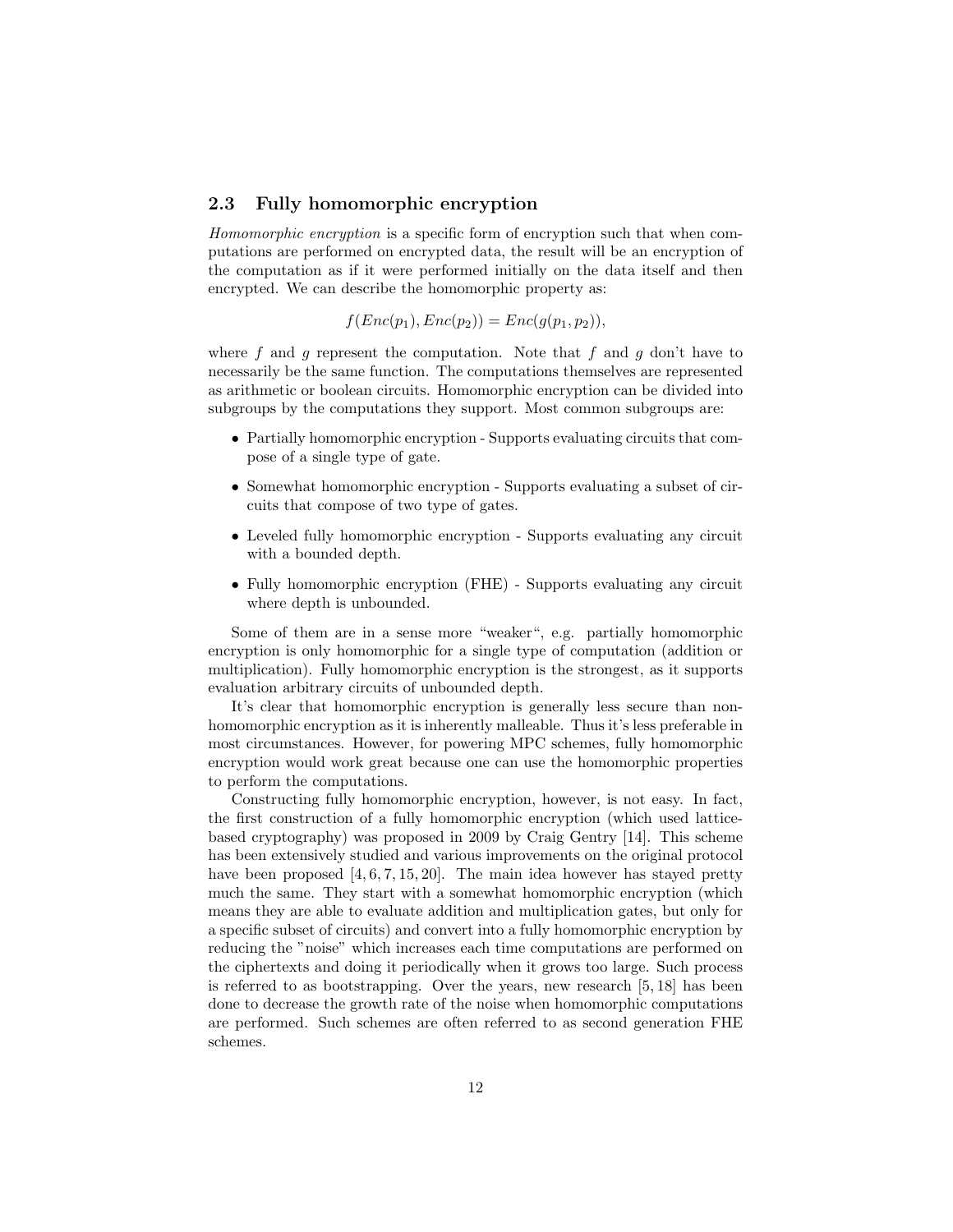Traditional FHE schemes are based on assumption that the cyphertexts are encrypted by the same key. However for MPC protocols, it would be much more useful if each party could use their own key. Multi-key fully homomorphic encryption (MKFHE) [\[18\]](#page-16-4) preserves homomorphic properties even if the inputs are encrypted by parties who each have their own key and the computation results can be jointly decrypted by using the secret keys of all the parties.

On-the-fly MPC protocol based on MKFHE was proposed in the same paper as MKFHE [\[18\]](#page-16-4). The protocol involves an untrusted computationally powerful third party who performs computations on the ciphertexts sent by the users. Each user interacts with the third party twice: once when the encrpytions of the data are sent and once again after the computation is performed (decryption phase). The two interactions are independent, meaning that parties to not need to choose the computation before sharing the encrypted data. Proposed MKFHE is based on NTRU FHE encryption which is transformed into a multi-key version. The authors note that such transformation does impact the efficiency of the NTRU somewhat, but they believe that such construction is a leading candidate for a practical FHE scheme. Very general outline of the protocol looks a s follows:

- 1. Each party generates an independent keypair  $pk_i$ ,  $sk_i$  and an evluation  $key$   $ek_i$ .
- 2. Parties encrypt the inputs  $x_i$  using their own public keys:  $c_i = Enc(pk_i, x_i)$ .
- 3. Parties send the encrypted inputs to the third party along with the public and evaluation keys,  $pk_i$  and  $ek_i$ .
- 4. The third party chooses the function f and an arbitrary subset of inputs of the parties.
- 5. The third party computes the function  $f$  over the inputs of the chosen parties and sends the result to each of the participating parties.
- 6. Parties together run an interactive MPC protocol to decrypt the output using their secret keys  $sk_i$ .

The computational and communication complexity on the parties in this scheme is completely independent of the complexity of the evaluated function and the total number of parties in the system.

Improvements on the previous protocol have been proposed in [\[17\]](#page-16-5) which proposes a way to make homomorphic evaluations more efficient. The proposed scheme first constructs a single key fully homomorphic encryption where the number of relinearization steps is reduced by separating the homomorphic multiplication and the relinearization. Next, they transform the constructed singlekey homomorphic encryption into multi-key homomorphic encryption. Finally, they construct a distributed decryption process which can be implemented independently by each party. Based on these constructions, they construct a two-round MPC protocol which improves on the one proposed in [\[18\]](#page-16-4).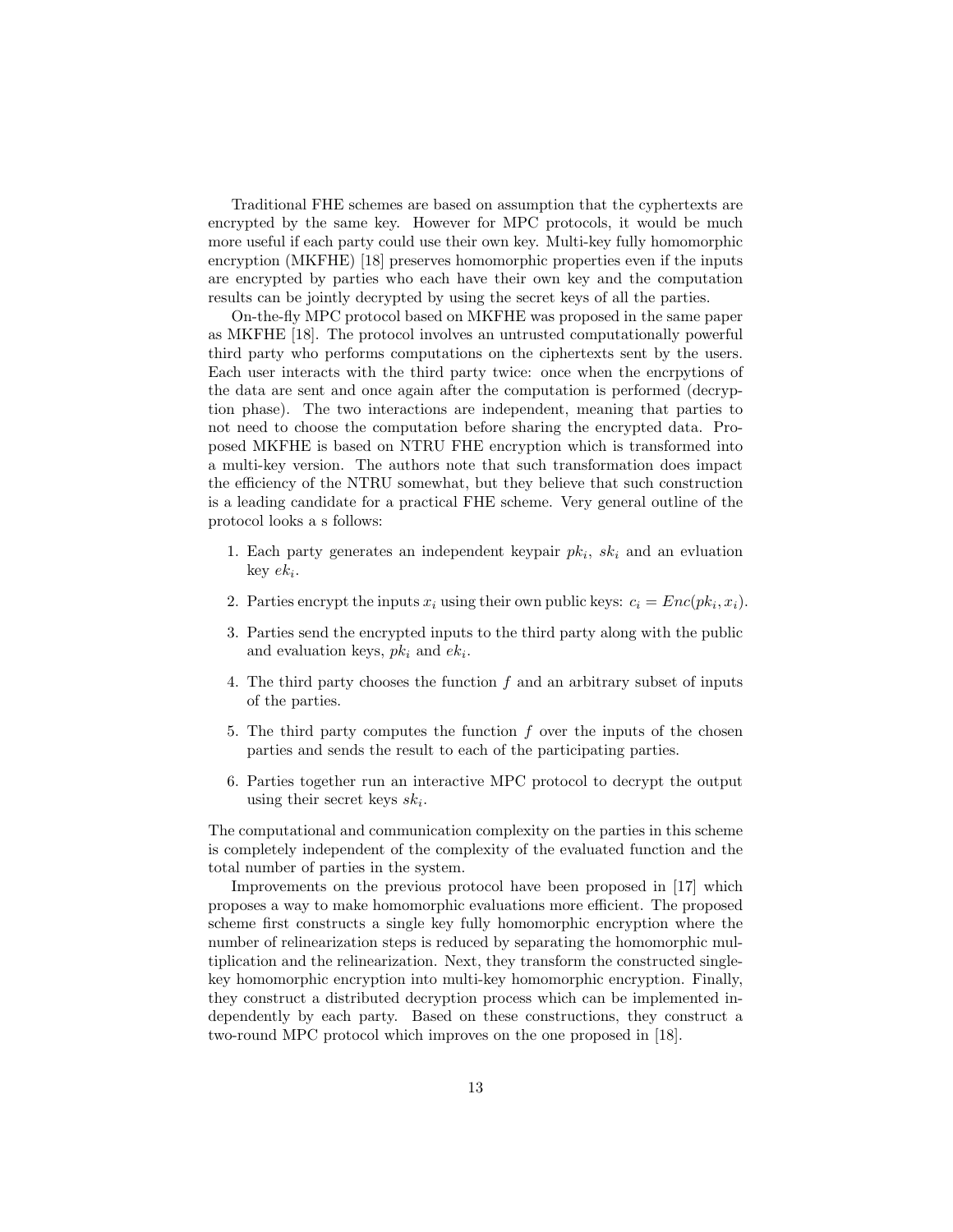In terms of computational complexity however, homomorphic calculation in existing FHE schemes is very slow. Compared to conventional calculations, calculations on early FHE schemes were trillions of times slower. Further work [\[16\]](#page-16-6) has improves on this, but it still remains unusable for practice for most use cases.

# <span id="page-13-0"></span>3 Comparison of protocols

<span id="page-13-2"></span>Firstly, we can compare the surveyed schemes in terms of how many different parties can participate in it. This is summarized in Table [3.](#page-13-2)

| Protocol         | Number of parties |
|------------------|-------------------|
| Garbled Circuits |                   |
| <b>SPDZ</b>      | N                 |
| Sharemind        | 3                 |
| GRR.             | N                 |
| FHE schemes      |                   |

Table 3: Number of parties supported in analyzed schemes.

In terms of supported operations, both Garbled Circuits and fully homomorphic encryption support all computations that can be represented as boolean circuit, which obviously includes addition and multiplication. The computational complexity of garbled circuit based schemes mainly comes from the fact that circuit scrambling requires quite many calls to an symmetric encryption function which can be costly when compared to the conventional circuit evaluation, especially if the number of gates increases. As seen in Table [1,](#page-3-0) further work has decreased the number of calls to the encryption function, but the computations would still take much more time compared to schemes based on Secret Sharing. Schemes based on FHE are even slower as calculations take a lot more time when compared to conventional calculations. In fact, calculation done in most of the FHE schemes are millions of times slower than the conventional calculation. Active work is being done on it [\[16\]](#page-16-6), but so far it remains impractical for most use cases.

<span id="page-13-1"></span>Schemes based on secret sharing schemes are however a bit trickier to compare as there is a larger variety of the schemes in general. In terms of supported operations of the analyzed schemes, both SPDZ and Sharemind protocols amongst other computations, support addition and multiplication. GRR multiplication obviously is designed to support only multiplication, but from the basic properties of Shamir's Secret Sharing, it would be very easy to also support for addition. In terms of performance, SPDZ and Sharemind are currently the most actively researched protocols and the latest versions of them are improving in performance constantly.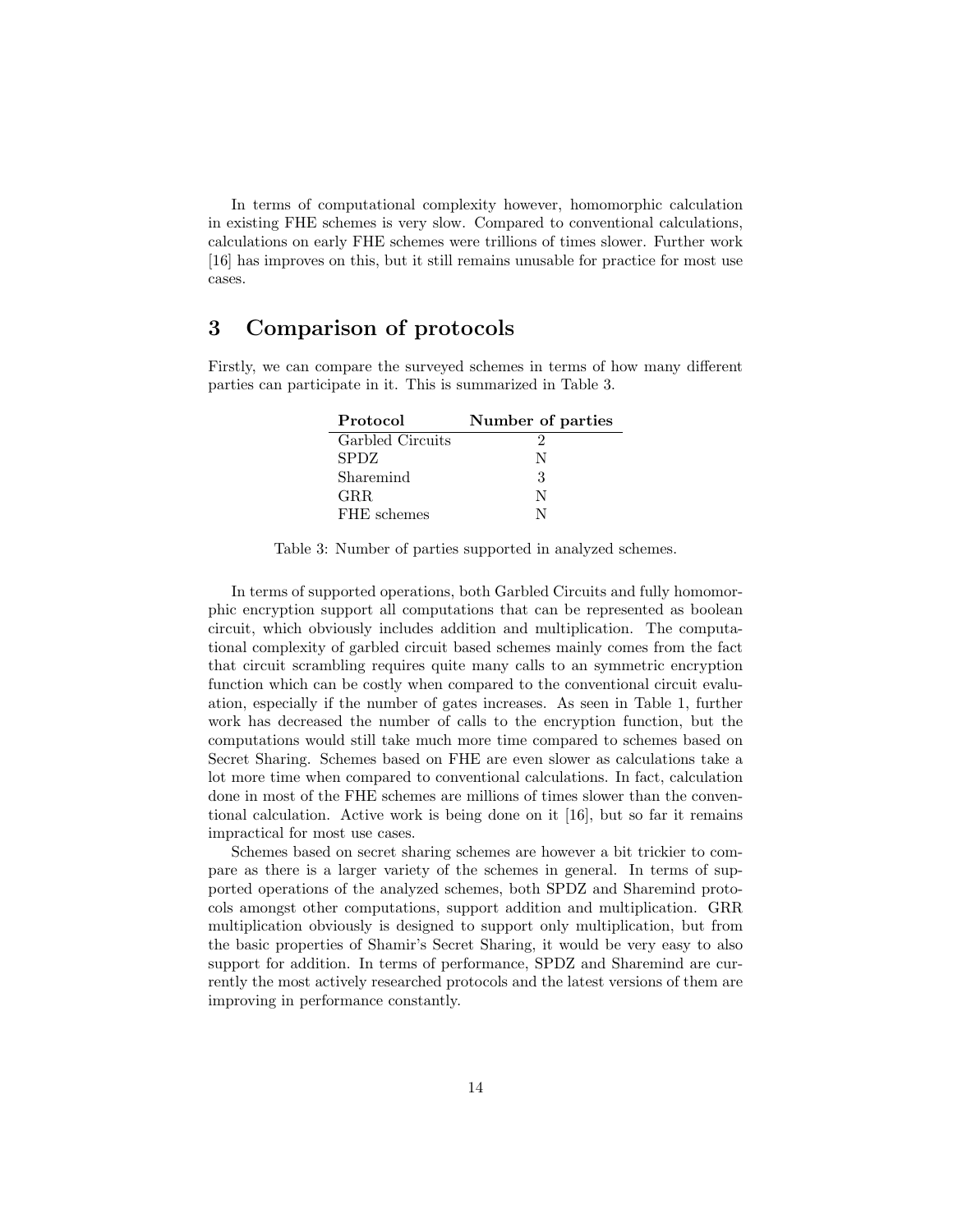# 4 Conclusion

In this report we categorized existing MPC protocols based on the primitives that power them. We found that, in general there are roughly three types of such primitives. These are Garbled Circuits, Secret Sharing and fully homomorphic encryption.

Garbled circuits as described by Yao is a primitive that itself is a 2-party computation protocol which supports evaluation of any computation that can be represented as a boolean circuit.

Secret sharing is by far most generic primitive and offers more protocols that differ from each other unlike Garbled Circuits and fully homomorphic encryption which provide quite concrete MPC schemes. We took a look at additive Secret Sharing schemes and Shamir's Secret Sharing schemes and provided examples of existing MPC protocols based on them.

Fully homomorphic encryption is relatively new research field for which actual possible constructions were first proposed in 2009 [\[14\]](#page-15-6). The main issue of the MPC schemes based on FHE is that the computational complexity is very high and actual evaluations of the arithmetic circuits take long time when compared to existing MPC schemes based on for example Secret Sharing.

While being academically very intriguing, MPC schemes based on FHE schemes currently are not used in practice due to the high computational overhead. SPDZ and Sharemind are currently amongst the most researched and actively worked on MPC protocols. Both enable addition and multiplication amongst other computations with good enough performance for practical use.

## <span id="page-14-0"></span>References

- <span id="page-14-1"></span>[1] Donald Beaver. Efficient multiparty protocols using circuit randomization. In Joan Feigenbaum, editor, Advances in Cryptology  $-$  CRYPTO '91, pages 420–432, Berlin, Heidelberg, 1992. Springer Berlin Heidelberg.
- <span id="page-14-3"></span>[2] Michael Ben-Or, Shafi Goldwasser, and Avi Wigderson. Completeness theorems for non-cryptographic fault-tolerant distributed computation. In Proceedings of the Twentieth Annual ACM Symposium on Theory of Computing, STOC '88, pages 1–10, New York, NY, USA, 1988. ACM.
- <span id="page-14-2"></span>[3] Dan Bogdanov. Sharemind: programmable secure computations with practical applications. 2013. [https://cyber.ee/research/theses/dan\\_](https://cyber.ee/research/theses/dan_bogdanov_phd.pdf) [bogdanov\\_phd.pdf](https://cyber.ee/research/theses/dan_bogdanov_phd.pdf).
- <span id="page-14-4"></span>[4] Z. Brakerski and V. Vaikuntanathan. Efficient fully homomorphic encryption from (standard) lwe. In 2011 IEEE 52nd Annual Symposium on Foundations of Computer Science, pages 97–106, Oct 2011.
- <span id="page-14-5"></span>[5] Zvika Brakerski, Craig Gentry, and Vinod Vaikuntanathan. Fully homomorphic encryption without bootstrapping. Cryptology ePrint Archive, Report 2011/277, 2011. <https://eprint.iacr.org/2011/277>.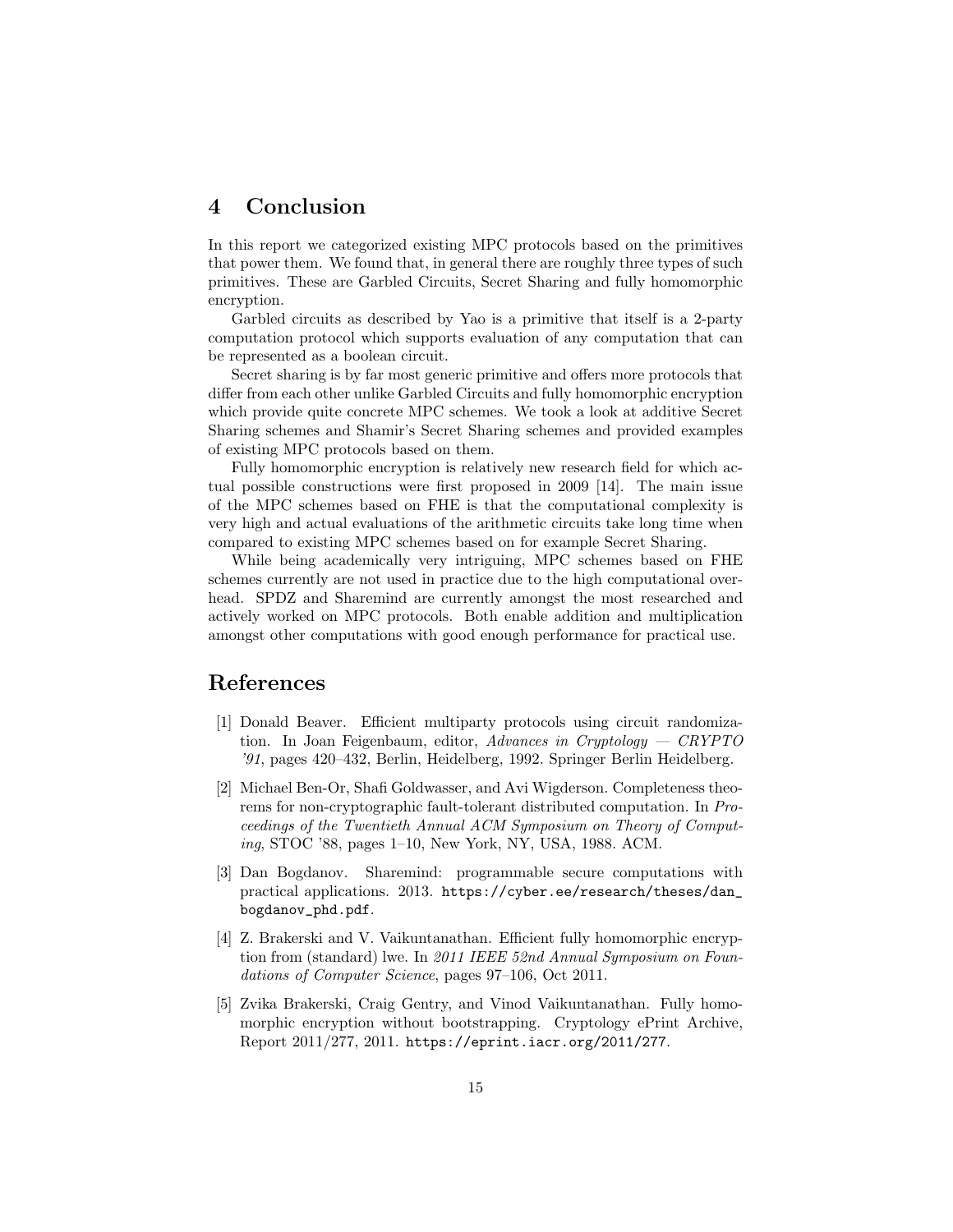- <span id="page-15-7"></span>[6] Zvika Brakerski, Craig Gentry, and Vinod Vaikuntanathan. (leveled) fully homomorphic encryption without bootstrapping. In Proceedings of the 3rd Innovations in Theoretical Computer Science Conference, ITCS '12, pages 309–325, New York, NY, USA, 2012. ACM.
- <span id="page-15-8"></span>[7] Zvika Brakerski and Vinod Vaikuntanathan. Fully homomorphic encryption from ring-lwe and security for key dependent messages. In Phillip Rogaway, editor, Advances in Cryptology – CRYPTO 2011, pages 505–524, Berlin, Heidelberg, 2011. Springer Berlin Heidelberg.
- <span id="page-15-1"></span>[8] Ronald Cramer, Ivan Damgård, and Ueli Maurer. General secure multiparty computation from any linear secret-sharing scheme. In Bart Preneel, editor, Advances in Cryptology — EUROCRYPT 2000, pages 316– 334, Berlin, Heidelberg, 2000. Springer Berlin Heidelberg.
- <span id="page-15-3"></span>[9] Ivan Damgard, Marcel Keller, Enrique Larraia, Valerio Pastro, Peter Scholl, and Nigel P. Smart. Practical covertly secure mpc for dishonest majority – or: Breaking the spdz limits. Cryptology ePrint Archive, Report 2012/642, 2012. <https://eprint.iacr.org/2012/642>.
- <span id="page-15-2"></span>[10] Ivan Damgård, Valerio Pastro, Nigel Smart, and Sarah Zakarias. Multiparty computation from somewhat homomorphic encryption. In Proceedings of the 32Nd Annual Cryptology Conference on Advances in Cryptology  $-CRYPTO 2012$  - Volume  $7417$ , pages 643–662, Berlin, Heidelberg, 2012. Springer-Verlag.
- <span id="page-15-4"></span>[11] P. Feldman. A practical scheme for non-interactive verifiable secret sharing. In 28th Annual Symposium on Foundations of Computer Science (sfcs 1987), pages 427–438, Oct 1987.
- <span id="page-15-0"></span>[12] Tommy Färnqvist. Number theory meets cache locality - efficient implementation of a small prime fft for the gnu multiple precision arithmetic library. 01 2005.
- <span id="page-15-5"></span>[13] Rosario Gennaro, Michael O. Rabin, and Tal Rabin. Simplified vss and fast-track multiparty computations with applications to threshold cryptography. In Proceedings of the Seventeenth Annual ACM Symposium on Principles of Distributed Computing, PODC '98, pages 101–111, New York, NY, USA, 1998. ACM.
- <span id="page-15-6"></span>[14] Craig Gentry. Fully homomorphic encryption using ideal lattices. In Proceedings of the Forty-first Annual ACM Symposium on Theory of Computing, STOC '09, pages 169–178, New York, NY, USA, 2009. ACM.
- <span id="page-15-9"></span>[15] Craig Gentry, Amit Sahai, and Brent Waters. Homomorphic encryption from learning with errors: Conceptually-simpler, asymptoticallyfaster, attribute-based. Cryptology ePrint Archive, Report 2013/340, 2013. <https://eprint.iacr.org/2013/340>.